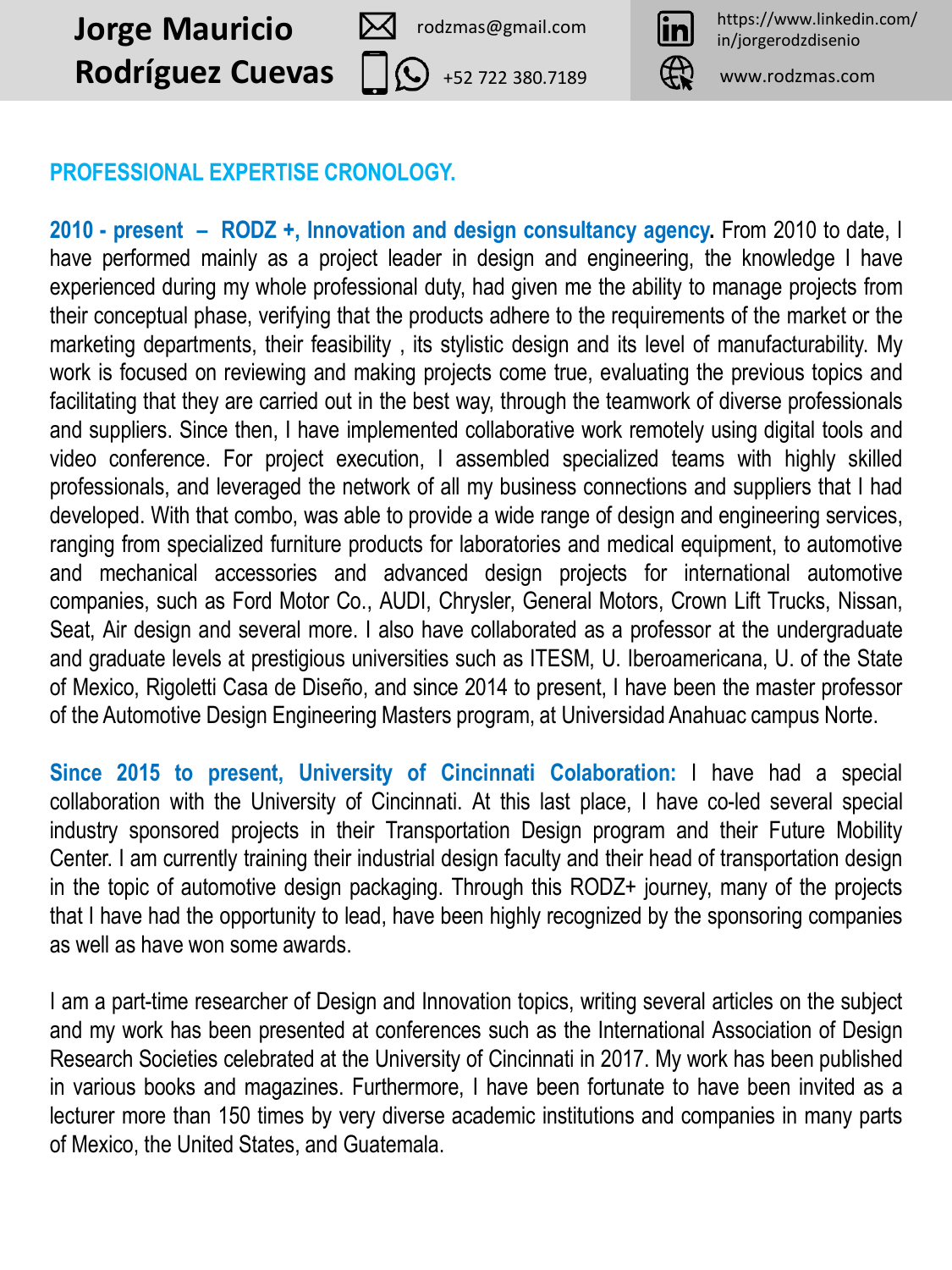

rodzmas@gmail.com

380.7189

+52 722 www.rodzmas.com

**2005 - 2009 – Hunpel Sudios.** Co-founder and leader of the Design area of this 24 employee consultancy firm. 2006 - 2008, Design of 3 urban buses for the company Operbus SA de CV. The strategic design project brought the company from a bankrupt state to a state of financial equilibrium in 1.5 years. The evolutionary design of 3 buses was carried out by joining two chassis (Mercedes and International), in a single production line, standardizing 82% of its components and implementing that many of its processes were carried out by external suppliers to do increase manufacturing efficiency, reducing costs and increasing quality. The company manufactured 1,300 units between 2007 and 2009.

**Detailed achievements and challenges faced during Hunpel Studios. Please review appendix "B"**

**1997 - 2004 – General Motors.** Several successes were obtained during my stay, but the most important was being part of the design and engineering team of the Chevy C2 project (1999 - 2003), where I served as Senior Interior Design leader (2001 to 2003 Working at Design Center over General Motors Tech Center at Warren Michigan). After the earlier model lost more than 50% in sales, the new product gained great success after its launch, re-emerging as the sales leader in 2004, going from 24,500 units to 76,000 units in 1 year. The Chairman's Honors Award was also obtained as part of the company's top 5 projects worldwide in 2004. And the car interiors won the National Quorum Design Award, also at the end of that year.

**Detailed achievements and challenges faced during GM. Please review appendix "C"**



materials, and The Max J. King Award, an award won by the team for being best representing team spirit. In 1996, the vehicle was entered in the "World Solar Challenge" race held in Australia where we finished 6<sup>th</sup> in our category. **1995 - 2005 – Formula Electratón México**, the first interuniversity competition for electric vehicles in México, designed and built by students and private participants. I was a core part of the team that created the event and the design and manufacturing rules, as well as the competition rules. I remained as organizer of the event for 10 consecutive years, together with the initial team, after which the event was given to the National Auto Parts Industry (INA) and finally in 2017, it was finally retaken by one of the initial competitors. From its beginnings to the present, the event has reached a big relevance similar to the Mini Baja and Fórmula SAE events. More than 15,000 engineers and designers have been trained, many of whom currently work in various automotive industries.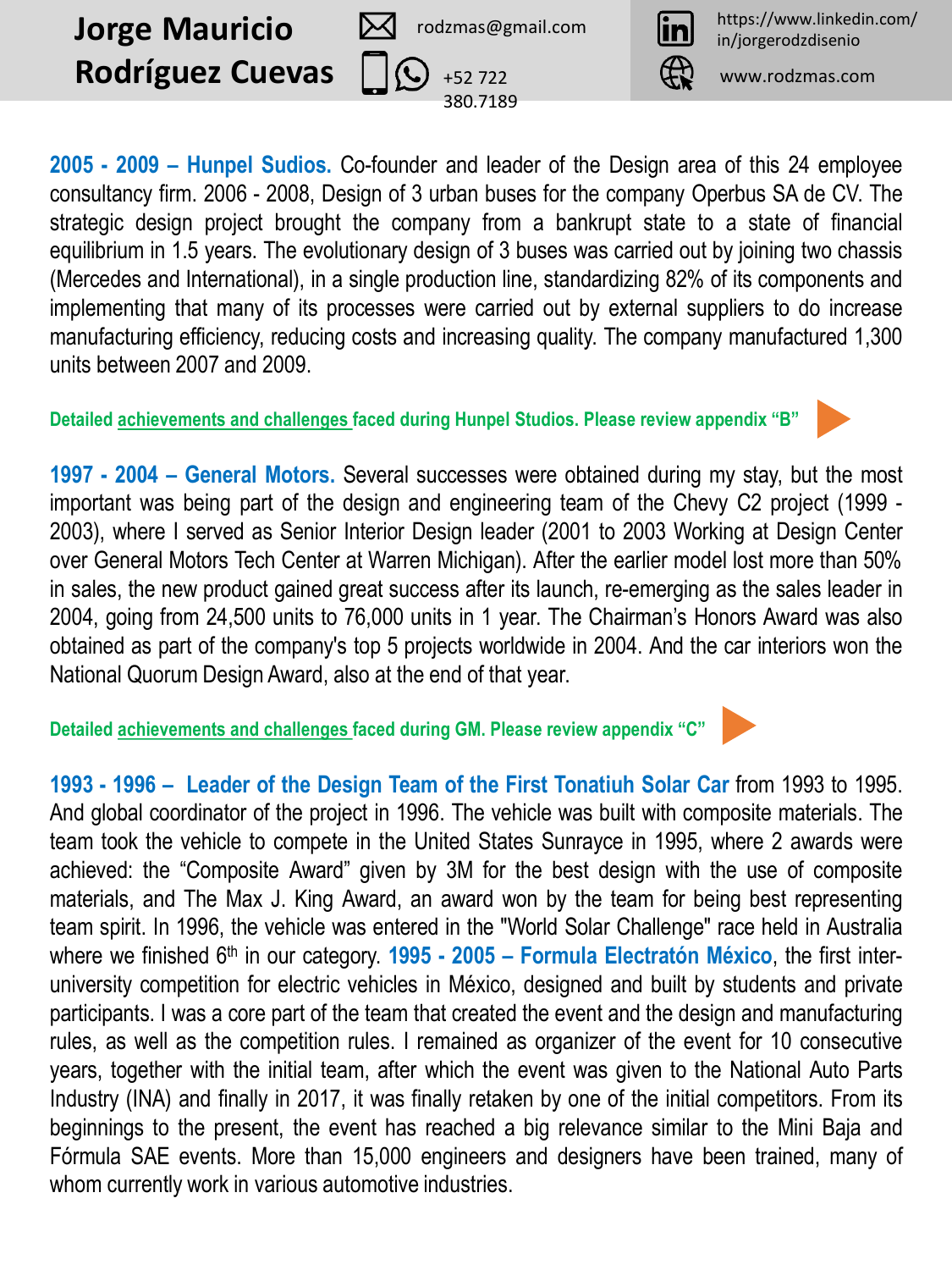### **APPENDIX "C" GENERAL MOTORS ACHIEVEMENTS AND CHALLENGES.**

# **ACHIEVEMENTS IN GM IN CHRONOLOGICAL ORDER.**

**Participation as Senior Creative Designer and Design Engineer**

### **1997 and 1998: Activities as Junior Designer.**

- Textile design for the "J" platform (Mid size sedans) (Chevrolet Cavalier and Pontiac Sunfire), and the "S" platform (Small cars) (first generation Chevy).
- Development of textile suppliers (American Textil SA de CV and Industrias TEXEL) for the same "J and S" platforms and monitoring of textile development from conceptual design to implementation on the production line.
- Participation in TREC's product engineering "Remediation" program to solve complicated and remaining problems on various platforms, Example: Cost reduction, resolution of noise and vibrations, efficiency of parts and components.
- Design and preparation of concept vehicles for the 1997 and 1998 Autoshows, over Monza, Chevy Pick Up and Chevy Joy 3 doors.

#### **1999 - 2000:**

• Part of the Pope Movil design team and supervisor of its construction at "Roush Industries Inc. in Livonia Michigan. ([https://www.roush.com/\)](https://www.roush.com/)

• Training as a "Compartment Integration Designer" (CID) at the Tech Center facilities in Warren Michigan and the "Truk Product Center" in Pontiac Michigan.

• Training as an assembler sequence evaluator and interference analysis, using virtual reality technology at the Advanced Mockup facilities at the Truk Product Center in Pontiac Michigan.

• Training for scanning surfaces on clay models or rigid foam models, using an Analog Digitizer. The training was received in the Saturn brand studio facility at "The GM Design Center" in Warren Michigan.

• Training in ISO 9000 and champion of processes, procedures and evidence of the Design Study of GM Mexico at Toluca State of Mexico.

• Responsible for activities as a CID (Compartment Integration Designer) for global virtual Mockup meetings for platforms "J" and "P90".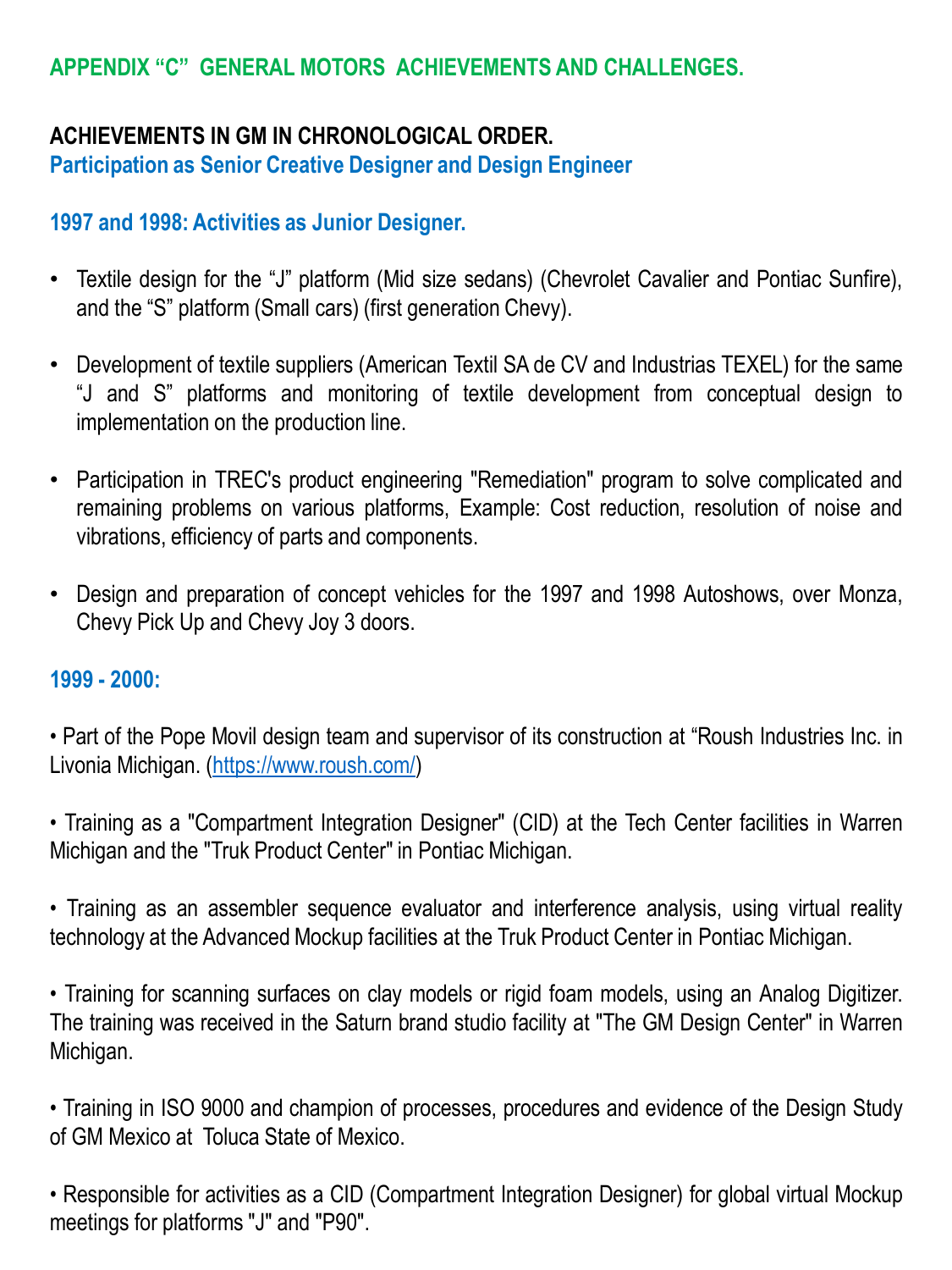• Planning and assembly of study management activities for the Chevy vehicle redesign project (platform "S") in its three versions: 3, 4 and 5 doors. As a responsibility for this work, I was assigned to develop the report of the possible changes that the vehicle could withstand was prepared, which included a complete analysis of parts and components of exterior and interior (appearance and Body and Frame), based on two scenarios: Scenario 1: (low cost) for making Minor Enhancements, and Scenario 2: More outstanding changes for a Mid Cycle Enhancement development.

• Participation as part of the Design team of the C04 project. This project worked as simulation for the C2 MCE Project (Or Chevy Redesign). An aspirational Mini SUV was developed, based on the current 4200-S platform or Chevy. The project was developed in just 3 months, from the initial design to a 1: 1 scale physical model, which was developed at the facilities of Tecno Idea, a former company belonging to Designer Daniel Mastretta Guzmán. For this project I also had the opportunity to supervise the construction of the model until its completion and presentation at the General Motors Internal clinic where it was shown, together with other concept vehicles. For this project 3 half-scale models 1: 4 were also developed, the 4-door sedan version, the 3-door hatch back version and the mini Pick Up version.

### **2001 - 2003 The great adventure of C2 Project.**

• Participation as Senior Creative Designer in planning activities for the S4200 or Chevy C2 Mid Cycle Enhancement project. Under this assignment, an in-depth investigation was generated of all the components that were going to be affected by the project, both interior and exterior parts, analyzing their level of impact. The report generated included: detailed development of the list of parts and components that were going to be affected in the development, analyzing their level of change, type of suppliers involved and level of resources that were going to be necessary for the development of each component.

• Participation as Senior Creative Designer in the initial development of the conceptualization of exterior and interior components for the C2 MCE project. This first development was carried out during the second half of the year 2000, within the facilities of the Design Studio, within the Technical Center of Engineering in Toluca (TREC)

• For 2001, the project continued its development in a satellite study of the General Motors Technical Scepter in Warren Michigan. For this assignment I was transferred to the United States to be part of the design team, and to continue the ideas that we developed during the second half of the year 2000 in the Mexico studio.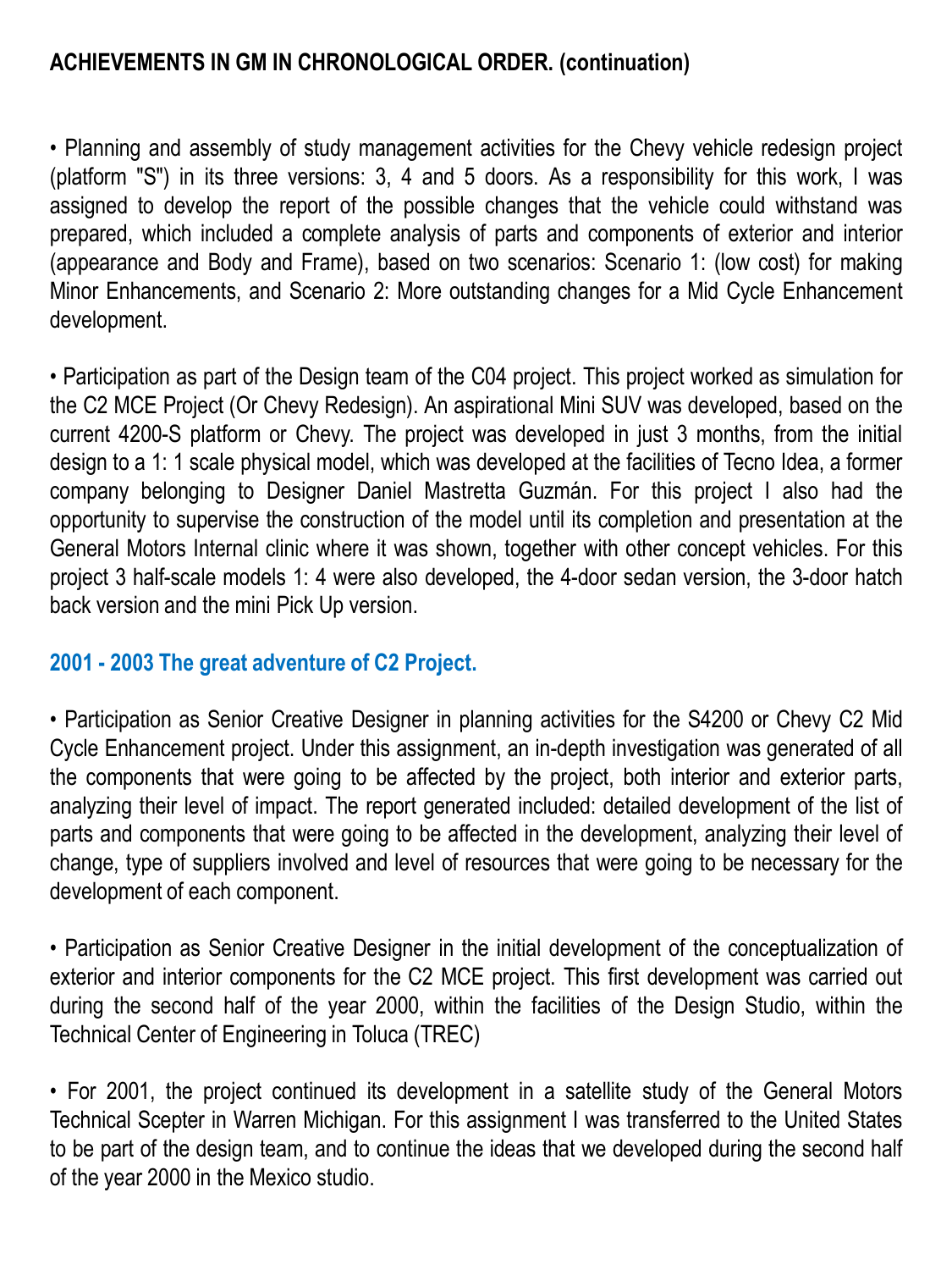• My main positions weighed on conceptualizing both the vehicle's "Front End and Rear End," centralized in the development of the Intake's front bumper and Chevy bow tie front emblem design, as well as the front grille. But mainly my greatest performance was in the development of the interiors of the vehicle, along with 2 other designers. Conceptual design included door panels, instrumental panel and upper center console, as well as some components like the steering wheel, the shifter knob and seat textiles, color selection, finishes and textures, component validation for the texturing process and as a harmony leader to validate perceived quality in assemblies and the equalization and adjustment of colors, textures and finishes, of the whole components of the interior, as well as the equalization of the color and intensity in the lighting of the various components of the panel (IP), which integrated different types of technology illumination.

Next I will describe each of the assignments below:

**a) Design of the Cluster:** This component had very little budget, and it was intended only to do a minimal redesign of its gages, reusing 90% of the original component, however a component like this is very important, since it communicates the level of technology that the car has behind the driver eyes, and this effect, psychologically has a strong emotional impact. For this reason I decided to see how to make the biggest possible change of the old component, so I had to apply a strategic design, which demanded to generate several budget exchanges, in order to transfer economic resources from other expensive components not so relevant, towards the cluster. On the other hand, lighting technology, that was very old (incandescent bulb lighting by reflection) could not be upgraded to LED technology (current technology in the year 2000) and this was a great challenge because we had to design a series of refractive lenses behind the old cluster. I have given full lectures only recounting the great challenge that this component demanded, so it would be impossible to write the achievement in this mean. Once they obtained the resources for its development, the aesthetic design of the component was already carried out, which also required interesting resources. The cluster was extremely successful in the end, due to the design of its lighting, the illuminated needles, the details, and satin chrome bezels, despite all its technological and economic difficulties.

Challenges:

- 1. Transform a cluster with more than 70% parts and carry over technology, designed in the late 80s, into a successful and aesthetic product, very competitive with clusters designed for products of the new millennium.
- 2. Improve the lighting of the product by 78%, according to data from the supplier Magneti Marelli.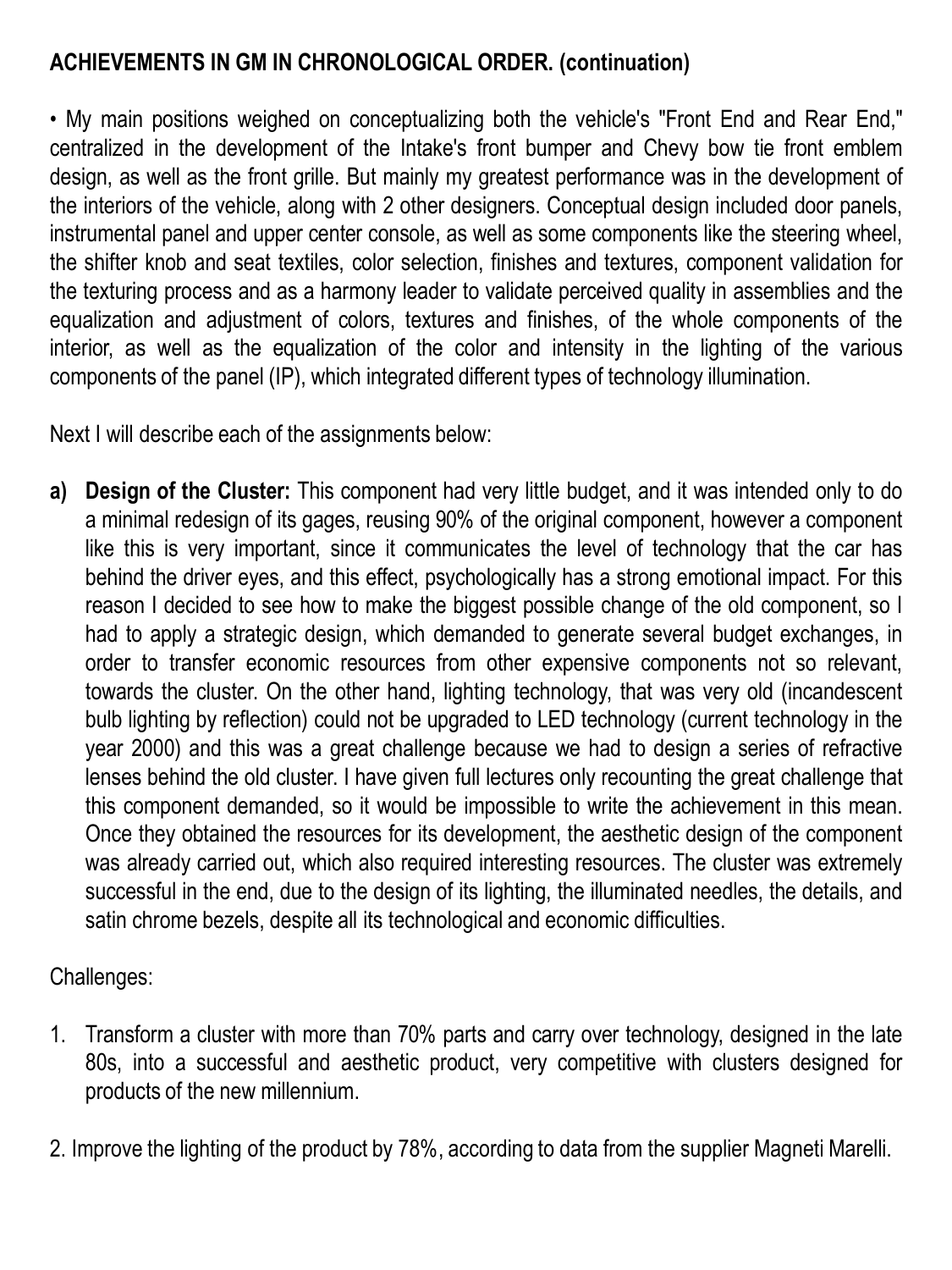3. The achievement of financial resources for the development of a component, which had only been approved to increase \$ 1.00 USD in its final cost, through the exchange of components, parts and tooling costs, and many negotiation meetings with the planning group.

4. Designing a cluster that would impact three different market segments differentiated by age and gender. Designed for Men and Women and for young people between 20 to 30 years old, adults under heritage formation between the 30s and 40s and a segment of mature adults between the 50s and 60s.

**b) Steering Wheel Design:** I also participated in the design of this component, selection of textures and stylistic design, here the grip was improved, increasing the thickness of the wheel section and defining the complementary character. The horn pad central emblem was also designed by me.

**c) Upper center console design:** This component integrated the rubber mat design of the upper storage bin, HVAC knob design, Lighting design and harmonization, monitoring the integration of the new Clarion sound system. This component had a major technical problem to resolve. Normally all components of this type (Center Stack or upper center consoles) are manufactured in ABS polymer, which provides structural stability and a good appearance, but for costs, the material selection for this component was PP (Polypropylene) this material is more unstable and very difficult to finish, under the texture requirements that ourselves as a studio had determined. So the TRW supplier from Brazil was actually delivering very poorly manufactured parts. For this reason, I was assigned to follow up on the component in Sao Paulo Brazil, where I was working in command with the TIER 1 sub-suppliers (TIER 2 and 3) until the tooling was ready for texturing. Several analysis and processes had to be applied, from the CAD model, both class "A" and surface "B", in order to eliminate problems that existed from CAD, injection tool cutting and the injection process itself. 2 and a half months were necessary to solve each of the problems until leaving a component worthy of being assembled on the board.

**d) Design of the lower center console.** This other component posed a great challenge. On the one hand, it was not considered within the original scope of the project, since due to costs, the "Carry over" console that the vehicle originally brought was going to be used and, on the other hand, this floor console was not connected to the IP, however, the new concept involved integrating it into the IP as if they were a single piece.

I was assigned to solve the project, together with my engineering counterpart, with a time limit of 60 days, from the conceptual phase to the prototype, because the entire vehicle was already under validation and this component had to match the same validation date as the rest of the interior components.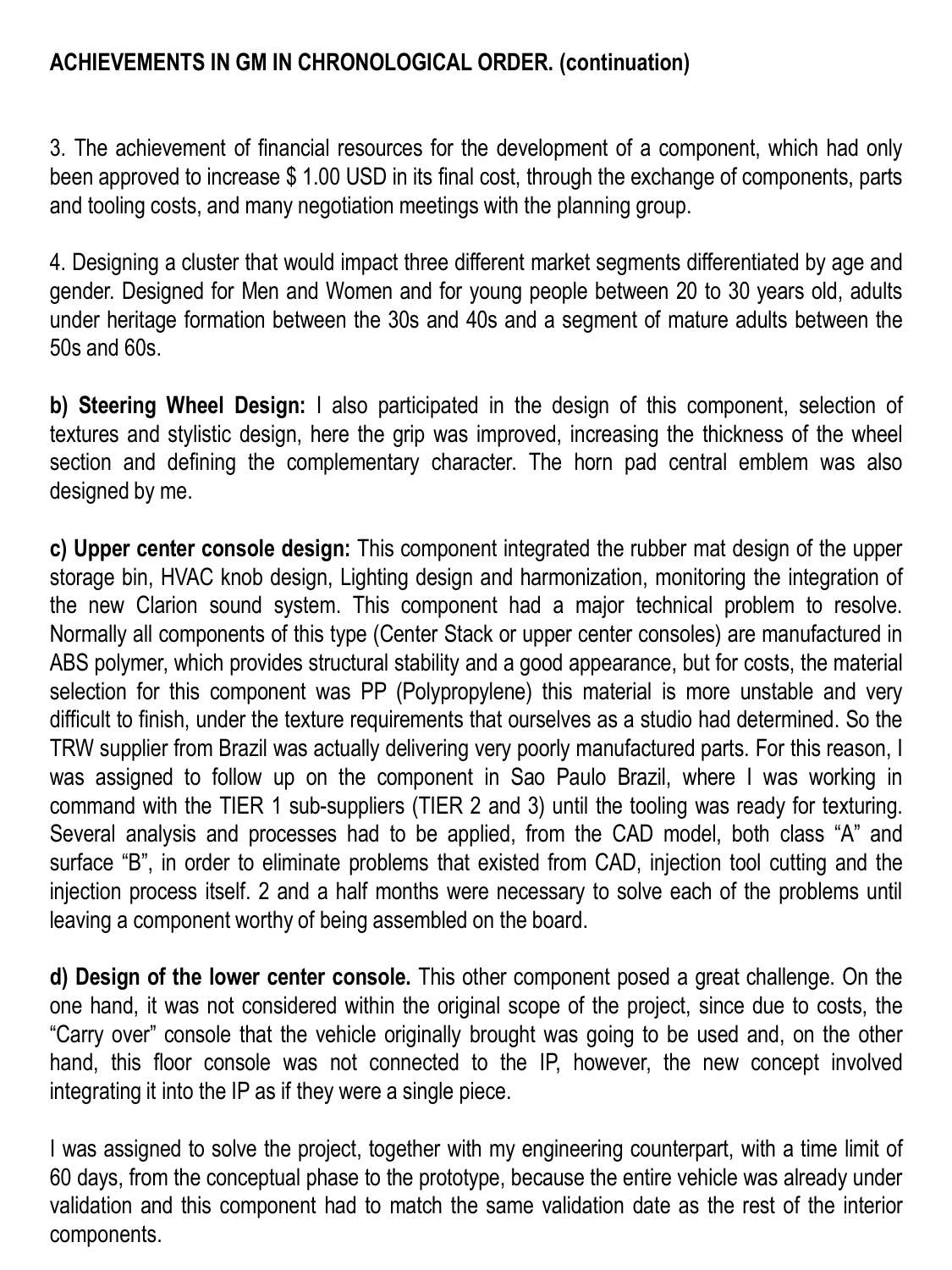Challenges:

1. Pack new components that the original floor console did not have such as: Storage bin for cell phone and for glasses, Ashtray, Power outlet and cigarret electric lighting and button for front fog lamps.

2. Dock the new console whose fixings were located on the platform, to the board, under the problem that the board had a decoupling cloud of +/- 5mm in Z, 8mm in X and 5mm in Y, what which made the connection between the console and the lower part of the center stack very difficult.

3. The same console had to be used, both for the manual version and for the automatic version. The latter was the one that was causing the coupling problems since the base of the PRNDL (Besel of the automatic gear lever) was fixed to the gearbox (platform) and the Console was now fixed to the dash on the one hand. Thanks to the development of a wide variety of rapid prototypes made of cardboard and polyurethane foam, we were able to carry out many physical coupling and packaging tests on the vehicle's platform, which allowed us to find out diverse solutions in record time.

4. In order to carry out this assignment, I had to carry out interference analysis, new assembly concepts, partitioning of the component in 2 to make it feasible to assemble and a floating clamping system that helped the assemblability of the product, both with the base of the IP as with the PRNDL base of the automatic gearbox lever. The component was finished on time and approved for production.

### **e) Design of Knobs for the HV / AC system (Heating, Ventilation and Air Conditined).**

As it happenes with the lower console, these components were not included in the original pipeplane of the program, since it had been decided to use the carry over knobs on the previous board. But after the success of the express design of the floor console, I was assigned to redesign the new knobs, according to the brand character that we had been handling in other components such as the cluster gages, cluster needles and the gear lever knob ring. Helped by my engineer on duty and by TRW Brazil engineers, we were able to finish these components, also in record time.

**f) Design of the shifter knob.** This component, simple as it may seem, also turned out to be complex issue, due to the low budget it had for its development. So after very diverse proposals, a strategy never before seen in such a component was selected. Instead of having a single injection in some EPDM with an ABS insert in the palm support face, it was decided to put all the meat on the grill to integrate a luxurious chrome ring to the lever, so the design was all made in EPDM with a SAND-like texture and under flush graphics, but highlighting the design with the chrome ring manufactured in ABS and satin chrome finish. In this way we obtained a very attractive design at a low cost.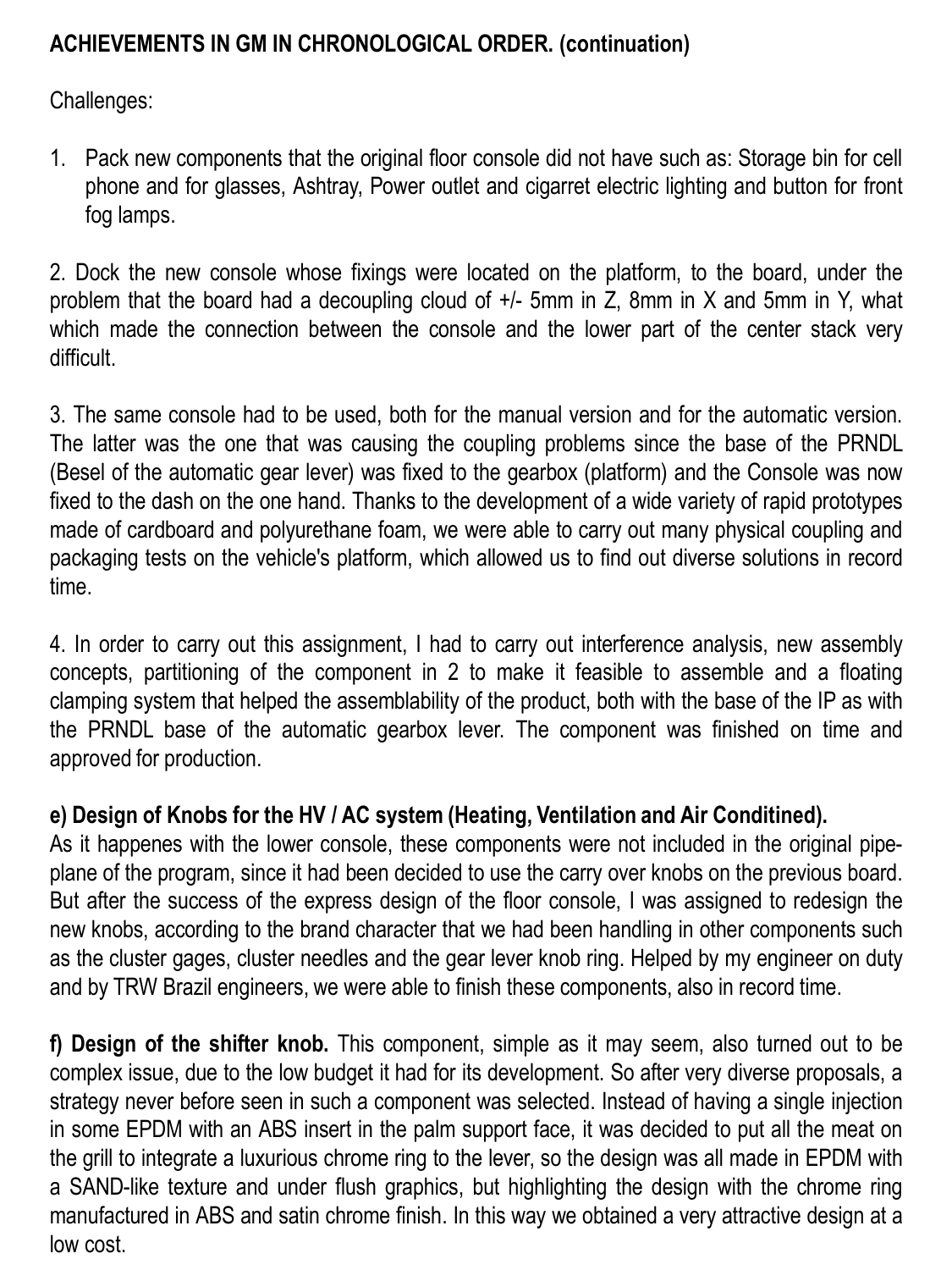**g) Design of the pattern for the seat textiles.** After several designs, a very interesting geometric pattern was approved, monochrome but with 3 different shades of the same color, which made a 3D prism-like effect. The fabric supplier was American Textil, and the seat supplier was Lear Industries. Once the fabric for both the central insert (pattern) and the bolster (smooth fabric for the sides and back) was approved, a production was made to make 40 tray-out seats to find out possible manufacturing issues. We thought that everything would be fine, but it turns out that the insert fabric, which is the fabric with geometric patterns, was based on an ortogonal square modules, and also, the inserts, at the center of the seat and the front part of the backrest, were also square. So, from the bonded fabric fastening process to the sewing and assembly process, there was a pattern deviation of up to 16mm, making the inserts all look crooked. There was no more time for a new fabric design and a new development, the supplier had struck with his tolerance figure and American Textil had not been able to forecast such visual aberration…. After several days at the Industrial LEAR plant, I figured out to start testing with a different mind paradigm, changing the orthogonal angle of the pattern's through several overlapping simulations. While everyone was fighting and yelling, I was focused on trying to solve the problem, so suddenly "Voilá" when turning 45 ° in the alignment of the pattern, the feeling of misalignment disappeared, so I prepared several seats with a variation of up to 10 ° between sample to sample, so I made 6 samples of seats, cutting inserts and placing them with pins and each sample with variations of up to 10 ° and the aberration was imperceptible, since the 3D geometric effect that the insert pattern had, caused that when rotated more than 30 °, the misalignment effect disappeared because the human eye no longer located an orthogonal reference to notice deviation. So I called the group and asked if they noticed the difference. They could perceive that something different was happening but they did not notice what it was and they asked me amazed that, what had I done. So I explained the change in angle orientation to them and that was the solution. American Textil redesigned the pattern so that the fabric was woven at 45 ° and the issue was resolved.

**h) Champion of the "seating buck" for final approval of interiors.** This assignment was fun but very complex, as its goal was to assemble a prototype vehicle interior simulator for final approval. This approval was executed by the "GM Strategy Board", made up of the president of the subsidiary, Arturo Elias and the general managers of Marketing, Planning and Product Engineering. The Simulator was presented at the GM Mexico Design Studio facilities. The challenge was great since I had to install in a "Black Metal" or body structure of a Chevy Monza 4 doors, all the interior components, which were categorized into "carry over" components and new components. As the final design was not yet frozen in this phase, there was still no tooling developed and there were no injected parts yet, and the new components had to be manufactured through many different technologies, from components cut into hard foam with CNC machinery (Milling Machines) and many others parts manufactured with stereolithography processes such as SLS and SLA.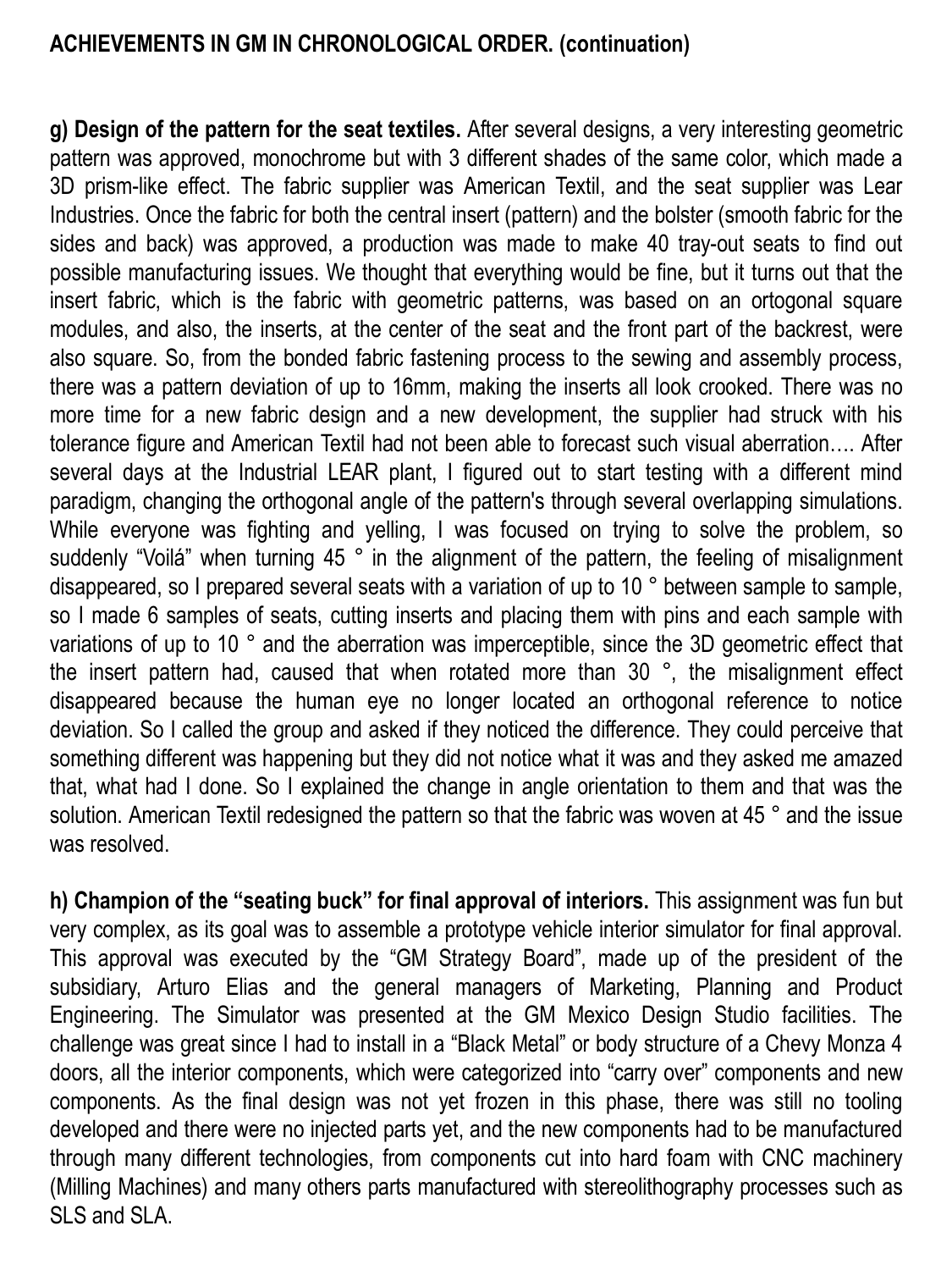All the components were sent to the facilities of one of the suppliers that was going to develop the texturing of the dashboard, in Michigan, they captured the selected textures in a self-adhesive polymeric film to imitate the texture of the grain patterns, and texture, and matched with acrylic lacquer paint, the colors of the approved color patterns. In this way they reproduced all the interior parts and sent them to me in a special shipment to the Product Engineering facilities in Toluca Mexico. To carry out the total assembly, it was necessary to first obtain all the "carry over" components such as carpet, the head liner, and all the lining plastics called "garnishes". In addition, Industrial LEAR was asked to provide us with a set of front and rear seats. Finally, with the structure, the "Carry Over" components and all the prototypes of the new components, which were: The 4 door panels with fabric insert, Instrument panel with Center Stack and Cluster and the Floor Console, I was able to assemble the entire LEGO in a week. At the end I was very shocked by the level of realism of that big simulator, and therefore very pleased with the work. Then finally, the meeting was held and the interior design was a complete success, fortunately.

**i) Component Surface Validation for Texturing champion.** I was assigned to be in charge of the CSVT process for interior components, which was necessary to be able to release the class "A" surface of all interior components for the texturing provider. As I had been in charge of the Color & Trim selection for interiors, then I knew in depth all the color and texture patterns of the vehicle. I had not done this activity before, and the problem was that the 4 harmony engineers GM of Mexico had trained, were already assigned to other full-time projects, so at a meeting the crisis and the lack of resources became evident, so that, I proposed myself to carry out this activity. In order to accomplish this, I had to get train as a Harmony Engineer in just 2 weeks. I went to one of the CSVT gurus (Eng. Mike Docus) who was located at the Launch Vehicle Center facilities at the GM HQ in Warren MI, and he provided me with all the necessary information and explained everything. He took me to meet the texture application suppliers and he showed me how the process was done step by step. Then I contacted the plastic injection engineers to teach me all the different types of problems that could appear in an injection part and in the tooling itself. Then I went to the Class "A" modeling center in the Chevrolet studio, for the modelers to explain to me all the possible problems that could appear on the surface of a component. And finally, I went again to the Launch Vehicle Center, so that the product engineers could show me how a bad design of surface "B" could affect class "A" in the injection process. After my intensive course, I got to work and began to evaluate each and every one of the interior components, analyzing their problems, detecting their origin and working full time with each supplier and each engineer who owns the part, to be able to set each component ready for the texturing process. This process was highly enriching, since it made me travel to the supplier factories in the US, Mexico and Brazil. In the end, all components were successfully released and I received great recognition for the work.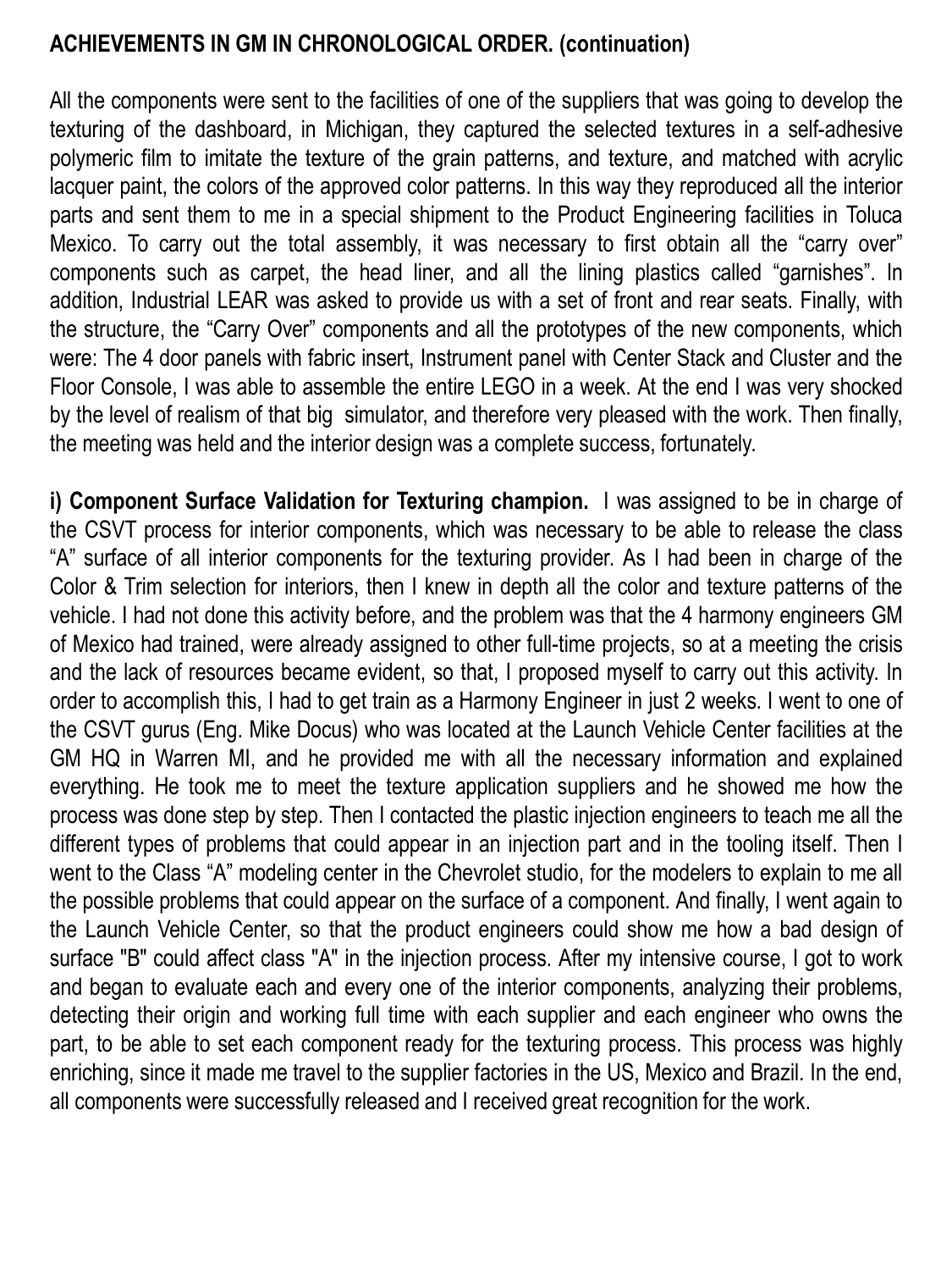**j) Responsible for interior harmony to make match colors, textures and finishes.** With the acquired knowledge in this field, it was possible to carry out the harmonization activity of all the interior components. Once all the texturing tools were approved, it was possible to assemble model-prototypes with non-salable components, to equalize the color of the pigments of the whole components, which belonged to very different suppliers, as well as the type of textures, level of gloss and finishes. The process required to approve the CGT & G masters (Color, Gloss, Texture & Grain) through laboratory tests issued by the Appearance Engineering area. However, when carrying out this process (by the book) I realized that despite the readings under laboratory measurements they were correct, when I assembled the components in the vehicle and analyzed it in daylight and inside CHR (Color Room and Harmony), under UV and infrared light patterns, all the components seemed to be made with uneven polymers, at first we thought that the suppliers were not doing their job well, however, I realized that according to the design characteristics of the interior of the C2, which had 3 different plastic colors, the influence of one color on the other, the position of the components and their level of light reflection, changed its appearance. So, I had to ask color experts again and I had to study the subject intensively and in depth and after a couple of weeks I had to put the conventional procedures aside, and redesign the way the color masters should be analyzed. So, I did a reverse process. Inviting all suppliers to the component appearance review sessions, held at the CHR (Color Harmony Room) and with manual colorimeters and glossy-meters we were determining the true HUE-BL color coordinate of each part, and each supplier reformulated the pigments of their raw materials and re-injected each component. For the next prototype model, the improvement was overwhelming, and so we continued to do the trial-and-error process until by the 4th lap the components were harmonious and equalized. Then each supplier changed their pattern to appearance and around 8 different "CGT & G Masters" developed for approval. This new way of analysis by eye adjustment, made the entire interior look great.

**k) Harmony processes to equalize the lighting of interior components.** After the success of matching the colors, textures, and gloss levels and finishes of the interior components, I was assigned to perform the same process but now with the color and intensity of illumination of the components with illuminated controls. The main challenge I faced was that each component had a different lighting technology, some of them had LED lighting, some others had a direct incandescent bulb, and others had a filtered incandescent bulb, but also some had a refracted incandescent bulb.

To start, I took as a color lighting pattern, the Cluster, which was the first component developed in an integral way. In this case, a physical color code, such as a PANTONE type color code, did not work since the identification of a color in the light is carried out by means of the variation of the wavelength and energy applied to a LED. For this reason, it was very difficult to equalize, so as we did with the color masters for plastic components, it was necessary to figured out a strategy for each lighting technology in the various components that required lighting.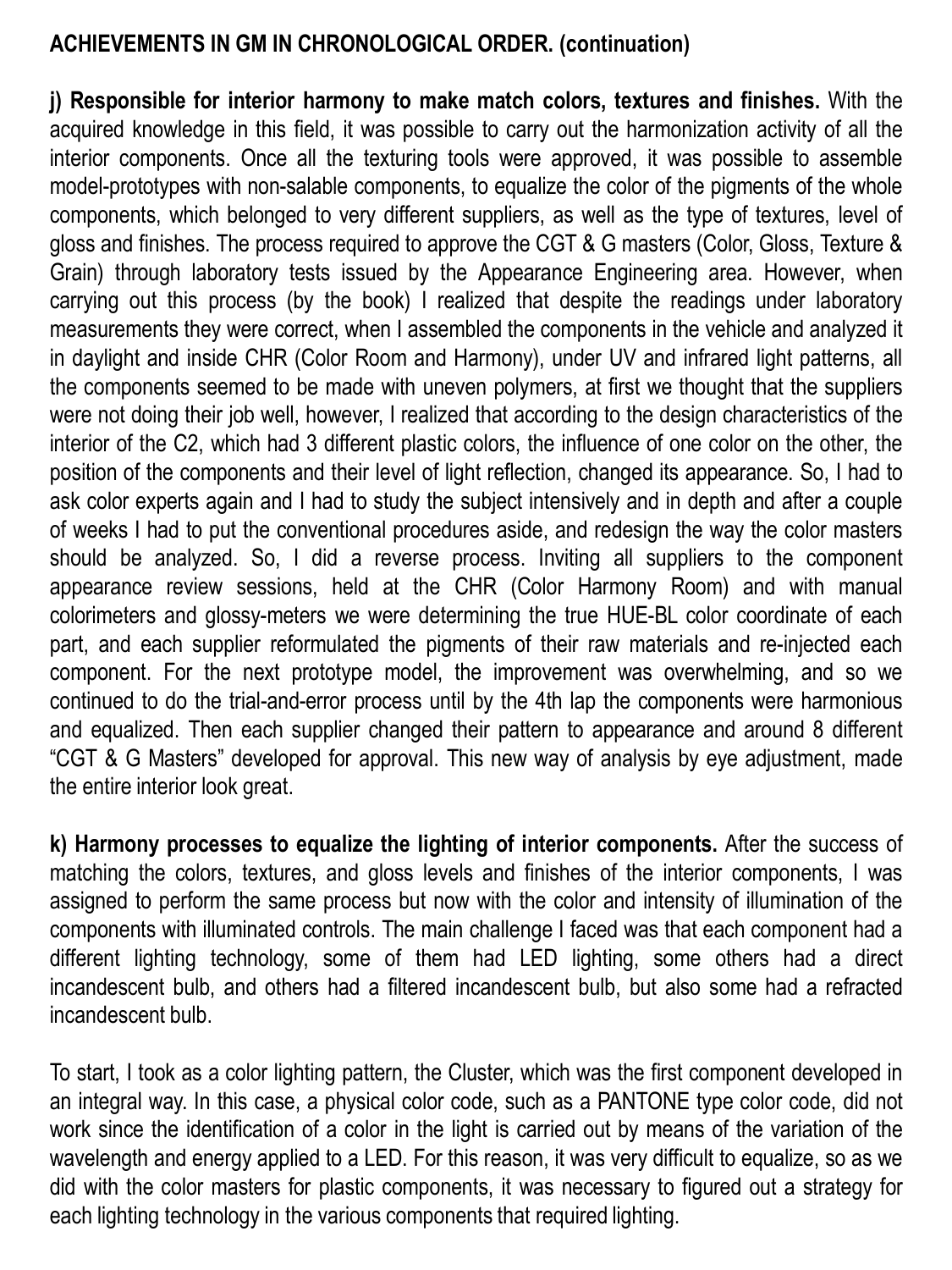**1. Cluster:** The lighting was achieved by the action of the refraction of 2 light bulbs, through injected polycarbonate lenses and conduits to make the light refract and distribute it more affectively in the 3 gages of the Cluster ( Gasoline measuring dial, speedometer and odometer and dial for measuring the temperature). Since the lighting was retro-projected, the color was realized by means of screen printing of meshes or dot concentration matrices, applied to the back of the polycarbonate faces of each device. A PANTONE code was assigned to the pigment used to print the gages, this way it could work as the initial color pattern.

**2. HV / AC Controls and Headlight Knob.** This pair of components were illuminated by means of direct projection incandescent bulbs, since the "Carry Over" lighting was amber without filtering, and since the new lighting was orange to follow the Opel brand character pattern (Brand original vehicle), we now had to see how to filter that light, for which EPDM caps were developed, whose pigment was created based on the orange PANTONE code developed for the cluster.

**3. Stereo Clarion:** this component already integrates LED lighting, the requirement for the supplier was to stablish the color lighting on the appearance of the Cluster lighting, they varied the wavelength of the LEDs to achieve the correct lighting. To execute this, it was necessary to give the supplier a cluster as a sample, since they had to evaluate the color of the light in the dark room in order to approximate the tone by trial and error. According to the supplier, it was the first time they did this practice, so they learned a new way to achieve equalization of light for other brands, with the same issue.

In the end, having developed the lighting for each component, I decided to do an overall evaluation all together, so I assembled all the components on a board and inside the Color Harmony Room completely off, I decided to evaluate the assembly. And by means of a 2MP digital camera that was mine, I took shots in the dark with 500 milli-seconds, for the camera to capture the true intensity of color in each component and through these photos, it was possible to calibrate the color and the light intensity of each component with each one from suppliers. The final result was an equalized and very homogeneous lighting on the IP. This achievement was also commendable because I received another internal recognition.

**l) Harmony inspector for interior and exterior component assembly appearance on vehicles under try-out production.** This assignment was very exhausting but very important. I was assigned to verify the perceived appearance problems in the assembly between components during the first C2 try-outs at the Ramos Arizpe General Motors plant in Nuevo León. The task was to create a photographic report, specifying that the assembly was not complying with the design requirements, indicating the current condition and how it should be executed. The problems were diverse, from torsion or warping in the pieces, detection of "V" Gaps, poor condition of alignment between components, or bad assembly between components.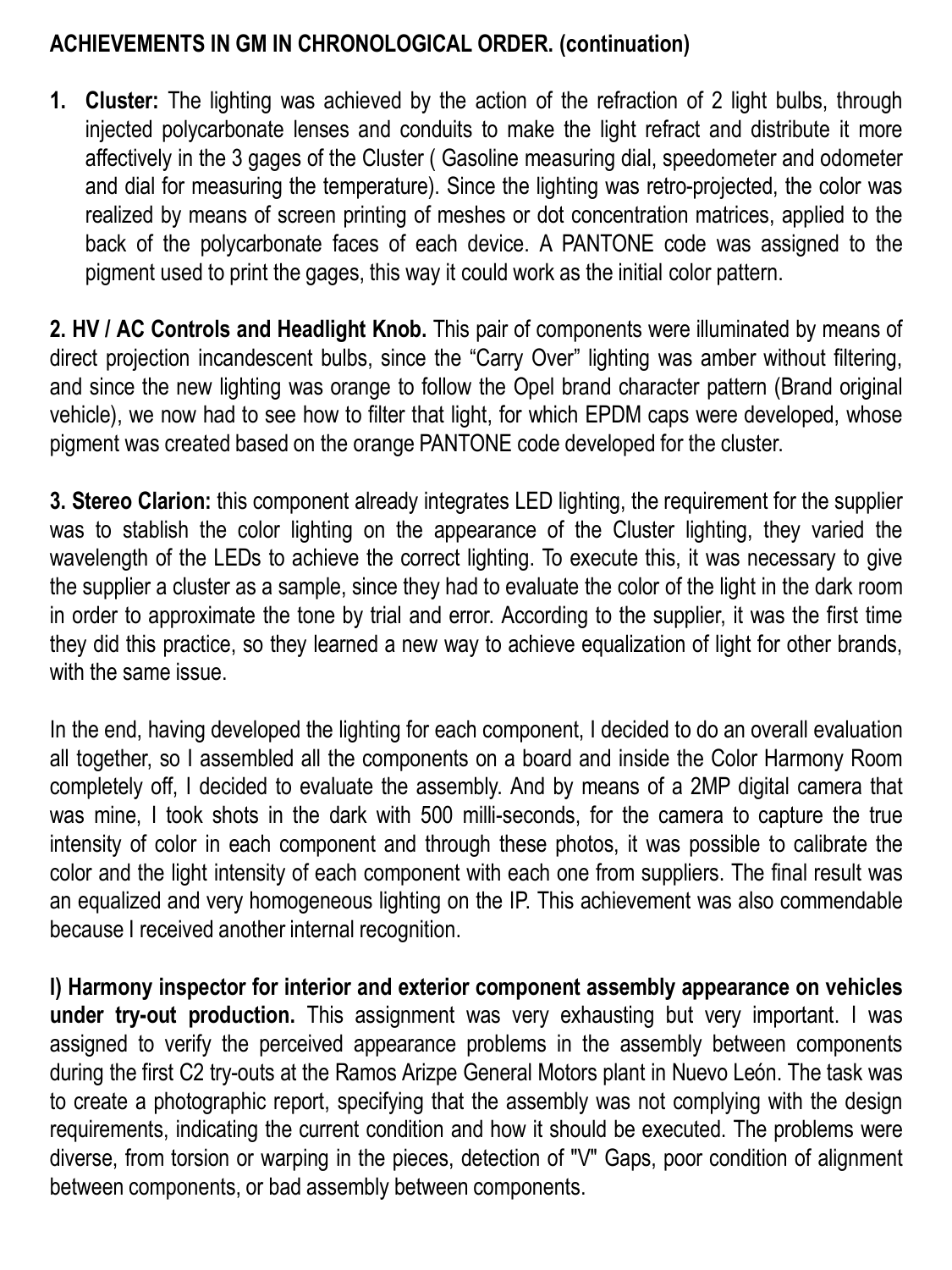In addition to locating the problem, the change had to be managed and made known to both the component engineer and the supplier responsible for producing the part, all through endless meetings within the plant. The work started from 6am every day, everyone walking next to the vehicle, during the assembly process, to visualize assembly problems in the sequence, until the static review of the finished product. A total of 48 vehicles were evaluated, among which were 3, 4 and 5-door models. In this way, we were able to analyze where the origin of the problem was, which could lie from a bad design of the component's "B" surface, poor execution of the manufacturing process, bad execution of the assembly or all together, and to be able to average a cloud of errors with all the units at the end. It was a task that required arduous teamwork of approximately 12 hours a day, for 2 consecutive weeks, with long board sessions and reviews. An exhaustive but very pressing and beneficial work for the product.

**m) Final harmony check during Last round of non-salable vehicles.** This activity was carried out during three rounds of in-plant tray outs, to ensure that all the changes that had been pointed out in previous rounds had been made and corrected. Little by little we were releasing the vehicle components until final production.

**n) Ride and drive to Acapulco, night lighting tests.** During the last round of "Not Sellable vehicles", when the vast majority of the components had been released, I had to participate in a "Ride & Drive" test that was carried out with 5 units, from the City of Toluca to Acapulco, to test vehicle lighting for both exterior and interior lighting. In this test, the vehicles were evaluated at the level of sensory perception and usability, all the vehicles already under normal use. Still small adjustments were detected by me, which caused some displeasure in some of the engineering groups as this required them to do one last round of small refinements. However, this act was well seen by the "Upper Management" that supported my actions, encouraging that these last minor adjustments put the vehicle in excellent criticism by the advertising media, who would later launch dozens of articles on the reappearance of the new Chevy, now called C2.

### **2003 - 2004 Back to the study of Mexico at the TREC facilities in Toluca.**

o) Design of a special version of "Limited Edition". As part of the marketing effort to make the new launch rebound, we sold him the idea as a studio to create a "Special Edition" version, so we were asked to generate and submit proposals. We worked for a month to develop diverse alternatives with diffeent levels of change. Finally one of the proposals was approved, whose changes only impacted the aesthetic part of the vehicle. The changes were in the development of a new emblem, changes in the seating trim, change in the body paint, creation of sports accessories and interior accessories. In this project I focused on developing the "Special Edition" emblem and looking for alternatives for interior accessories. After an investigation, due to budget reasons, only the attachment of a cup holder was authorized to improve the performance of the vehicle. The promise was that depending on customer feedback and behavior, if this component liked it, then it would already be implemented as a standard accessory for the 2006 version.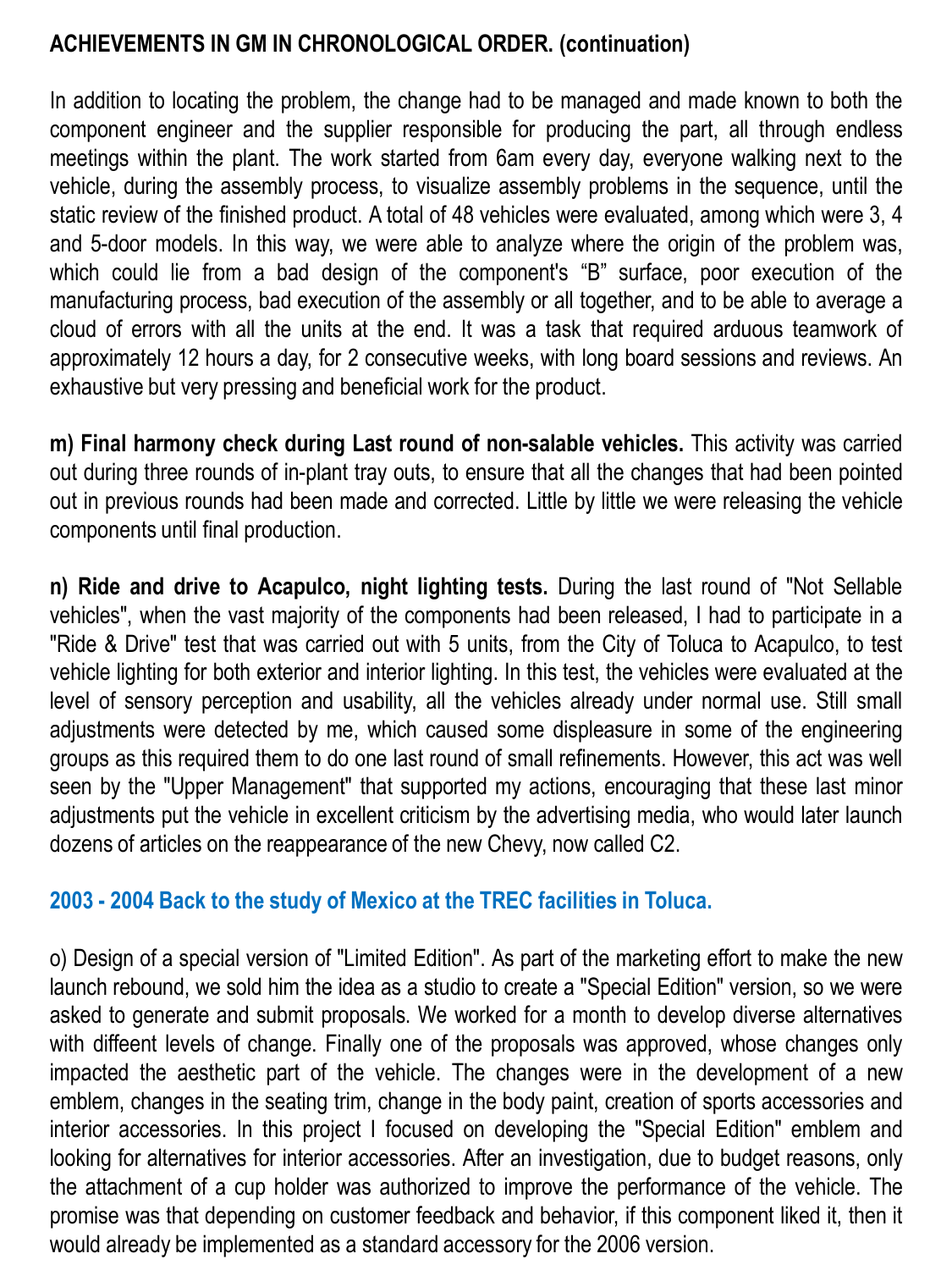**Challenge:** Apparently designing a cup holder should not pose any problem, however, this same accessory had been required as part of the center floor console program, however due to the lack of space and because of the requirements of Human Factors, it could not be implemented at that time on the console. For this reason, the first challenge was to find the ideal place for this new component. A large number of proposals were made, but to top it off, there was almost no budget to develop it, so any folding mechanism or complex devise were completely ruled out. Due to this, I was about to give up, until I had the idea of placing it between the seats, behind the floor console, over the carpeting. Many interference, usability and safety studies had to be carried out to ensure that the component was not going to cause any interference with the seat belt buckle brackets, in the whole seating positions, taking into account the maximum and the minimums, determined by the 5th and 90th percentiles. After several internal and external clinics, and several reviews with the Human Factors team, I was able to demonstrate that the component was feasible and very economical to produce, since it was designed under a single cavity injection process, that is, a single male-female tooling. The component had very good reviews and as it was said, it was implemented in regular production for equipped vehicles in 2006. Regarding the emblem, it was also very charismatic, pointing to an era of a special edition vehicle, whose manufacture was only of 500 units. Outdoor sports accessories were incorporated into an after-sales market that was nominated as the Chevy Streaming KIT for "After Market" only sales at dealers.

**p) Collaboration with the GM Brazil and GM Detroit design studios.** Upon completion of the C2 project, I stablished again at the GM Mexico design studio. The 3 members were assigned to support various projects that were being developed both at General Motors Brazil and at some GM studios in Warren Michigan. Under this assignment I had the opportunity to generate conceptualization of:

1. Interior proposals for a four-wheel drive SUV named Chevy Niva.

2. Exterior proposals for mid-size sedans and mini SUVs over the Meriva platform, developed for GM Brazil.

3. Wheel cover and rim proposals for a Saturn brand sports vehicle.

4. Interior proposals for the latest edition of the Saturn VUE SUV.

5. We start working again for a new interior proposals for the coming 2008 C3 Minor Enhancement Project .

By the end of 2003, the C2 project was awarded with the highest prize: The "Chairmans Honors Award" which is only awarded to 5 projects developed at the global GM level, every 2 years. Additionally, special recognitions are awarded to only 25 members of the entire team, for their outstanding participation. The average number of General Motors people involved in the C2 project was estimated to be approximately 500 people, and I was fortunate to have received one of those 25 special recognitions, signed directly by Rick Wagoner, President of General Motors Global. in those times.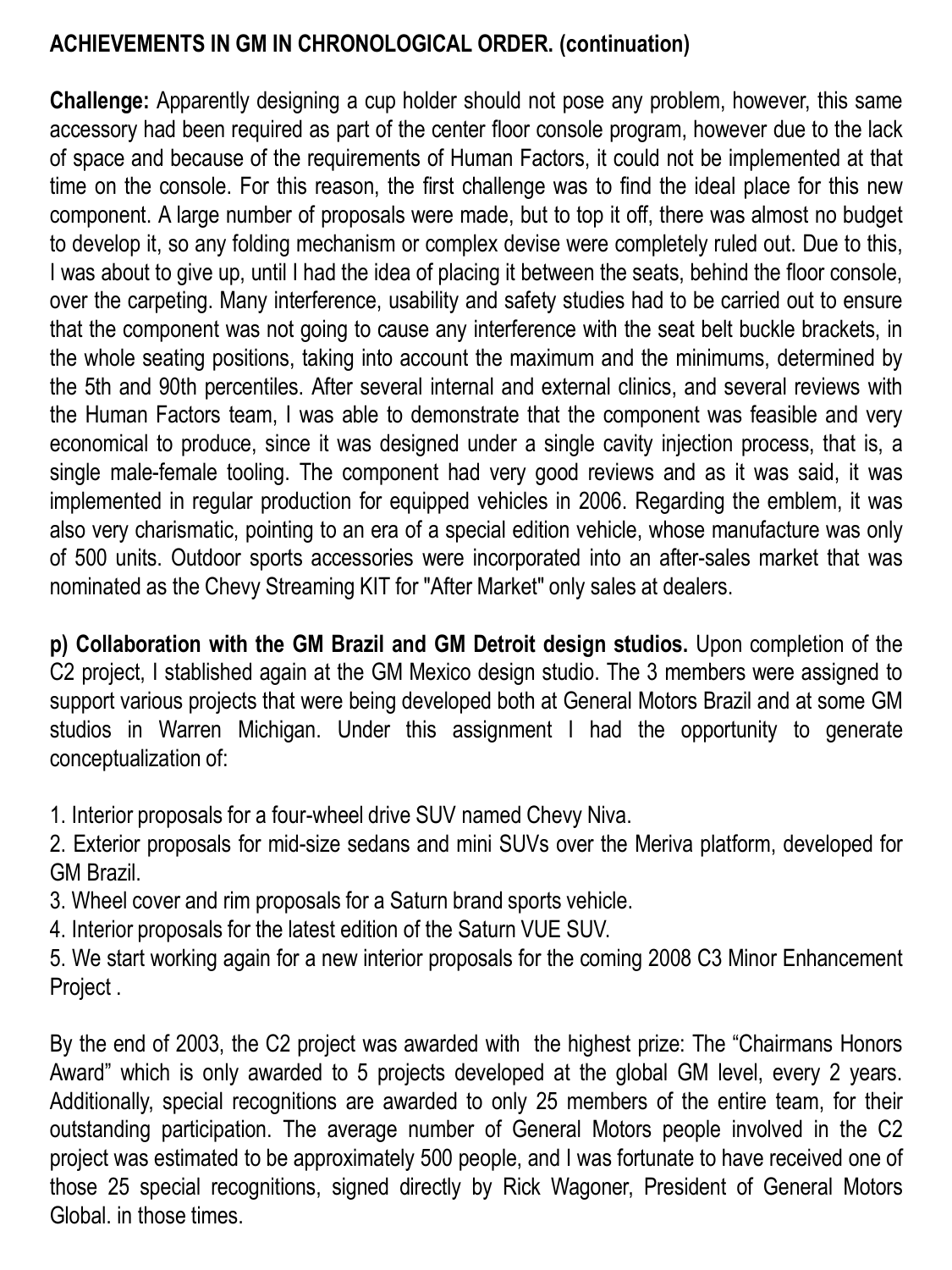### **APPENDIX "B" HUNPEL STUDIOS ACHIEVEMENTS AND CHALLENGES.**

#### **ACHIEVEMENTS IN HUNPEL IN CHRONOLOGICAL ORDER FROM 2006 TO 2008.**

#### **Activities as a Design and Engenieering Manager**

As co-founder of Hunpel SA de CV, my responsibility laid in leading the Design and Design Engineering area for the development and manufacture of the exterior and interior components, mainly for public transportation buses.

**2006, Development of the OB1 project.** CATOSA (Carrocerías Toluca SA de CV), was a family company which manufactured urban passenger buses, using heavy-duty chassis of the Mercedes Benz and International brands. After the imminent bankruptcy of CATOSA, Grupo Collado buys the company to rescue it, but changes its name to Operbus SA de CV. The success of the hiring of the Hunpel SA de CV study was based on the fact that we were able to understand that Operbus, under its state of rebirth, should take the company out of bankruptcy, in order to bring it to a state of financial equilibrium, therefore the proposal was not just selling a new appearance for its old buses, but bringing the company little by little from break even by transforming its existing products into new products through 3 escalating projects, until reaching a brand new bus. Therefore, what was sold was strategic design. The first step was to understand what we should do with the company's best-selling product so that with the least possible investment, we could take it from its current state, to a state of better appearance and functionality.

**Objective of the project OB1.** Transform the "Cosmos" bus (CATOSA's best-selling vehicle but now completely outdated). In a again salable and profitable vehicle.

Challenges:

a. Analysis of the manufacturing processes to redesign the assembly flow in the line.

b. Visualize and analyze which components could be standardized for both Mercedes and International chassis.

c. Substitution of the manufacturing of components "in house" by components manufactured by an external supplier, to ensure repeatability, quality and avoid being anchored by the poor technology of the plant.

d. Development of qualified suppliers for the development of components under a high-quality but low-production manufacturing process such as vacuum thermoforming of ABS sheet, polymer chrome plating, RIM injection and manufacturing of double-finished FGRP (Fiver Glass Reinforced Plastic) casings.

e. Analysis of the minimum of components that could be changed in the Cosmos bus, but that were sufficiently noticeable to be able to achieve a substantial change in the vehicle that gave the appearance of a completely new vehicle.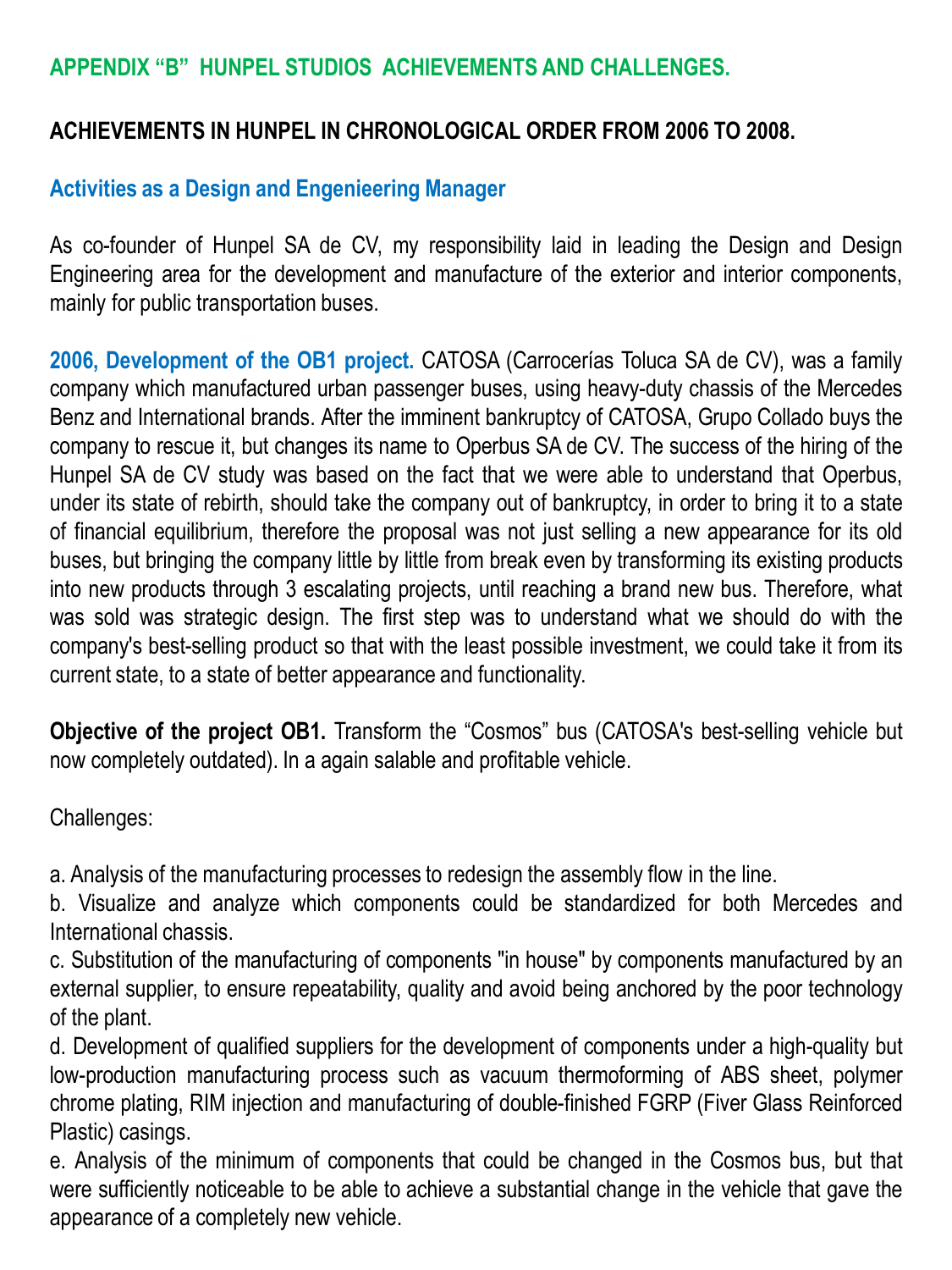f. Creation of a new brand character for the Operbus company, which had solid and recognizable stylistic characteristics, but without neglecting the brand character of the chassis they used: Mercedes Benz and International.

g. Design and development of components and manufacture of prototypes.

After having performed the big analysis, we determined that the relevant changes should be made only on the front-end of the vehicle and into the driver's compartment.

### **Changes made:** Exterior Front:

**1. Front-end body shell.** This part cover the front structure of the vehicle, it holds the windshield and the head-lamp bezels, and works as housing for the front hood.

**2. Hood and hood opening mechanism.** The hood integrated a removable or interchangeable grill bezel, in case the customer wanted to personalize his vehicle.

**3. Front bumper.** The front bumper was divided into 3 sections, developed to reduce the cost of repair or change in case of damage.

#### **Driver's compartment:**

**1. Side service console and lighting switch bezel.** This console integrated a cup holder and a multipurpose storage bin, but mainly developed to keep the cell phone and accessories.

**2. Instrument panel housing for Mercedes Benz and for International chasis.** This part had to be specially developed for each type of chassis. Since the cluster was already attached to the chassis platform. The challenge in this case was designing a piece that could be attached to the standard IP carrier that were also part of the complete dashboard.

**3. Interior hood or service cover-gate for engine.** This component was the best achievement of the interior, since normally, the paradigm used in all companies was to have an interior engine service cover that can be hinged upwards, which greatly limited access to the engine. In this case, we developed a sliding cover to the side (cross-car), providing a much larger opening, improving the access to the engine, from inside the drivers compartment.

**2006, Development of the OB1-EVO project**. Once the first vehicle (OB1) has been developed. Phase two, according to the strategic design, was to continue with the mid and rear portions of the vehicle, since the outer front-end, and the driver's compartment had already been developed.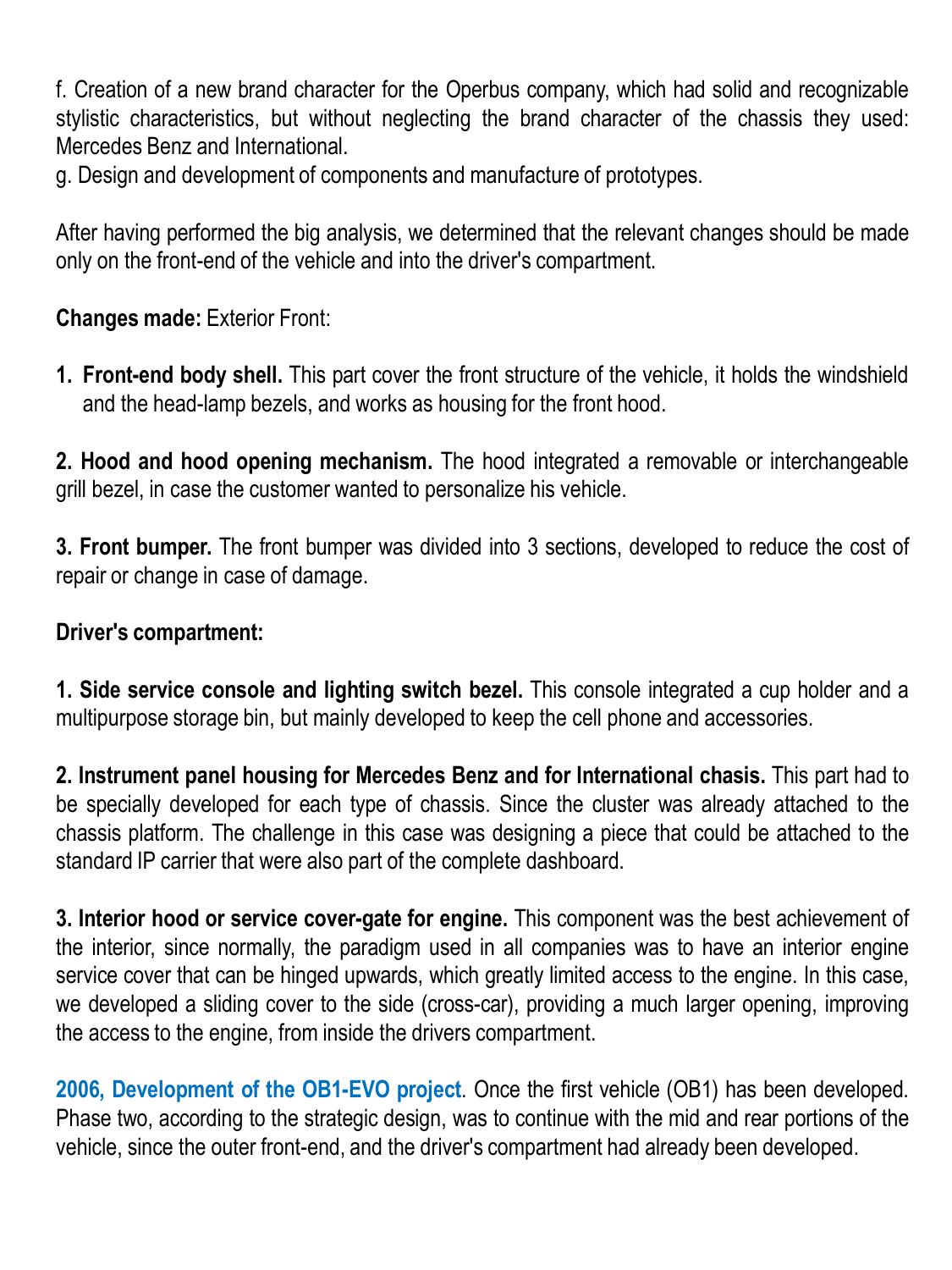### **OB1-EVO components:**

1. Design of a new lighter and more efficient structure for the passenger compartment and for the rear shell (rear-end of the bus).

2. Interior trim lining, grip tube lay-out and passenger seat lay-out.

3. Design of exterior rear shell (rear end of the bus), with back windshield and rear fascia.

- 4. Exterior vehicle roof design.
- 5. Exterior side panel design.

All design and assembly engineering, was developed by Hunpel, supervised by myself.

**2007, Development of the OB2 project.** For this new vehicle, a total redesign and reengineering of both the exterior front and the driving compartment was carried out. Like the OB1-EVO, the new OB2 used the entire body and rear-end of the OB1-EVO, but now with a radical change to the front-end of the vehicle.

#### **OB2 components:**

**1. Vehicle front-end:** This new front-end was completely different from OB1, it was necessary to achieve a radical change. This new front-end included: New grille with brand nameplate, customized for Mercedes Benz and International chassis. New 4-part sectional fascia, new headlamp bezels, new panoramic windshield and engine filter air intake bezel.

**2. The interior of the driving compartment included:** New dashboard IP carrier and cluster holder, also customized for both chassis; side console for control buttons and accessory storage bin, and cup holder; Front console for stereo and coin-holder; overhead console with big storage bins and overhead cab panel light.

#### **2008, Exposed rear spare tire support for SEAT Altea Freetrack**

This project was developed for the VW Seat Group in collaboration with the Airdesign company. Hunpel was in charge of designing the fixing engineering, structure and mechanisms of the rear fixing arm for the exposed spare tire, while Airdesign was in charge of designing and manufacturing the outer plastics.